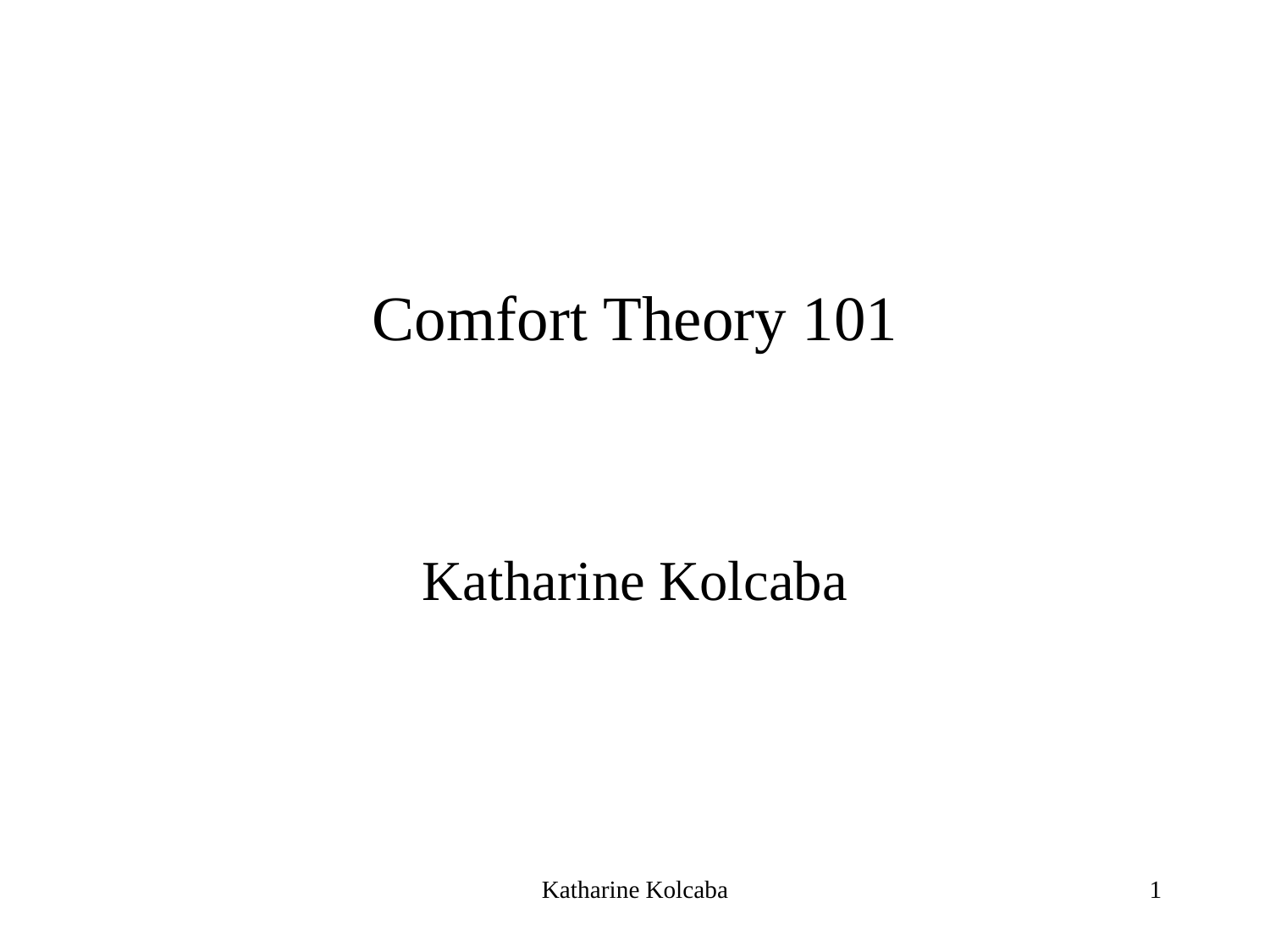Common Definitions: *Comfort* **(Webster)**

- 1. To soothe in distress or sorrow.
- 2. Relief from distress (absence of previous discomfort) (negative sense)
- 3. A person or thing that comforts
- 4. A state of ease and quiet enjoyment, free from worry (neutral sense)
- 5. Anything that makes life easy
- 6. Suggests the lessening of misery or grief by cheering, calming, or inspiring with hope (positive sense)
- verb, noun, adjective, adverb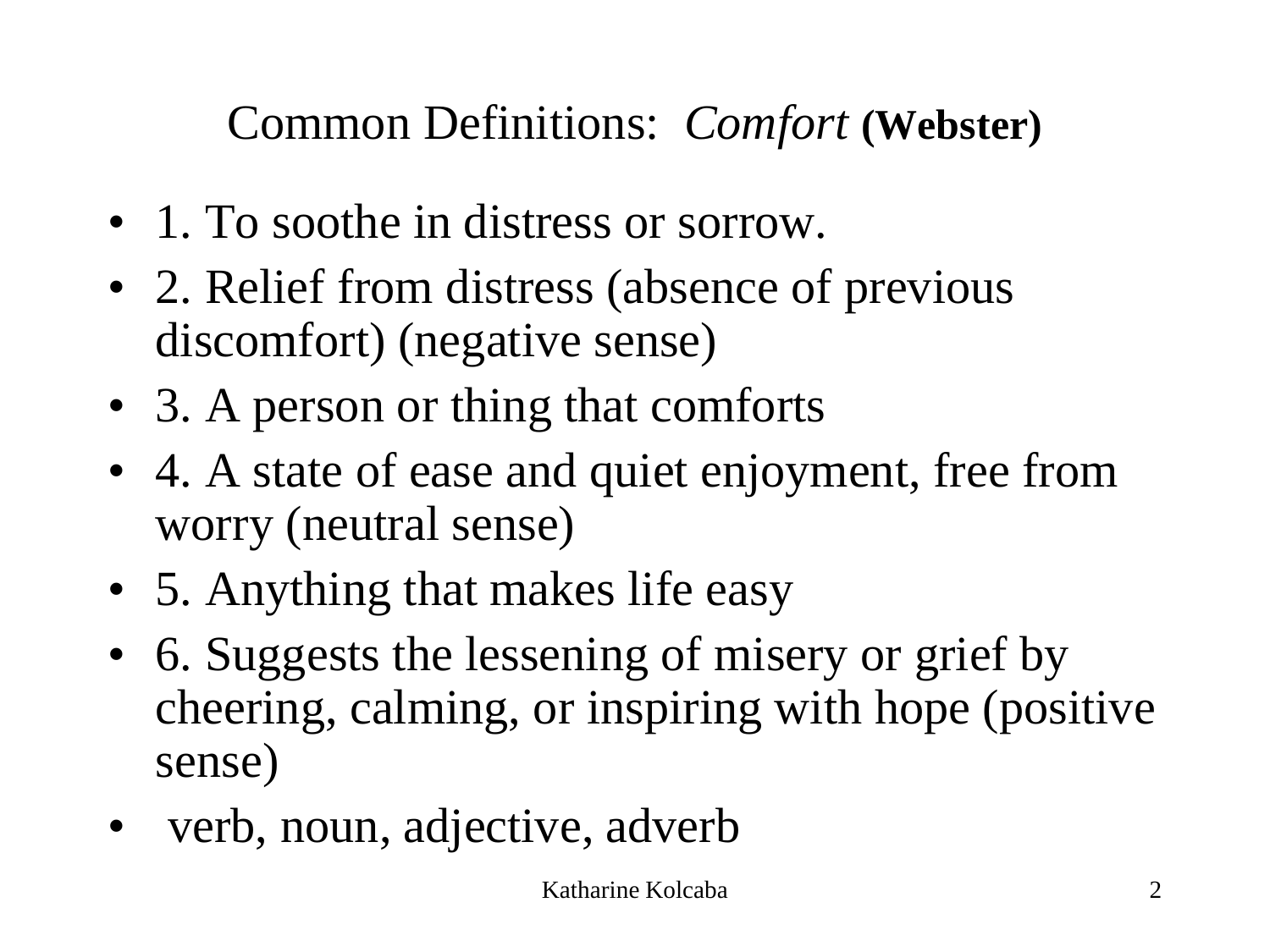## What do we mean by comfort?

- Complex term
- Relief, ease, transcendence
- PLUS: **"To Strengthen Greatly"**
	- from original meaning of the word (Oxford English Dictionary)

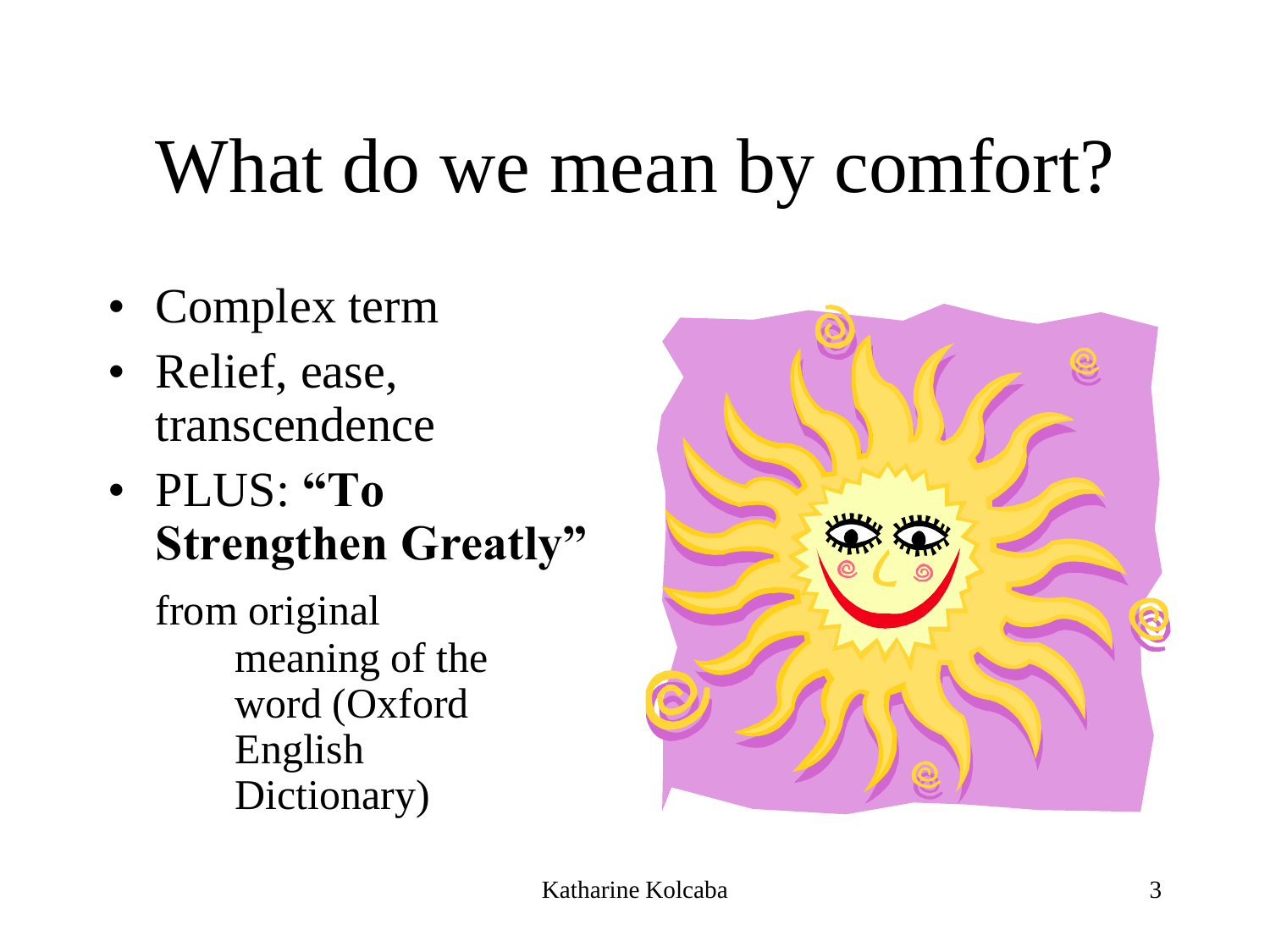### **Relief** Relief

I need help because I'm lonely.

> or in pain or constipated or nauseated

or scared…….

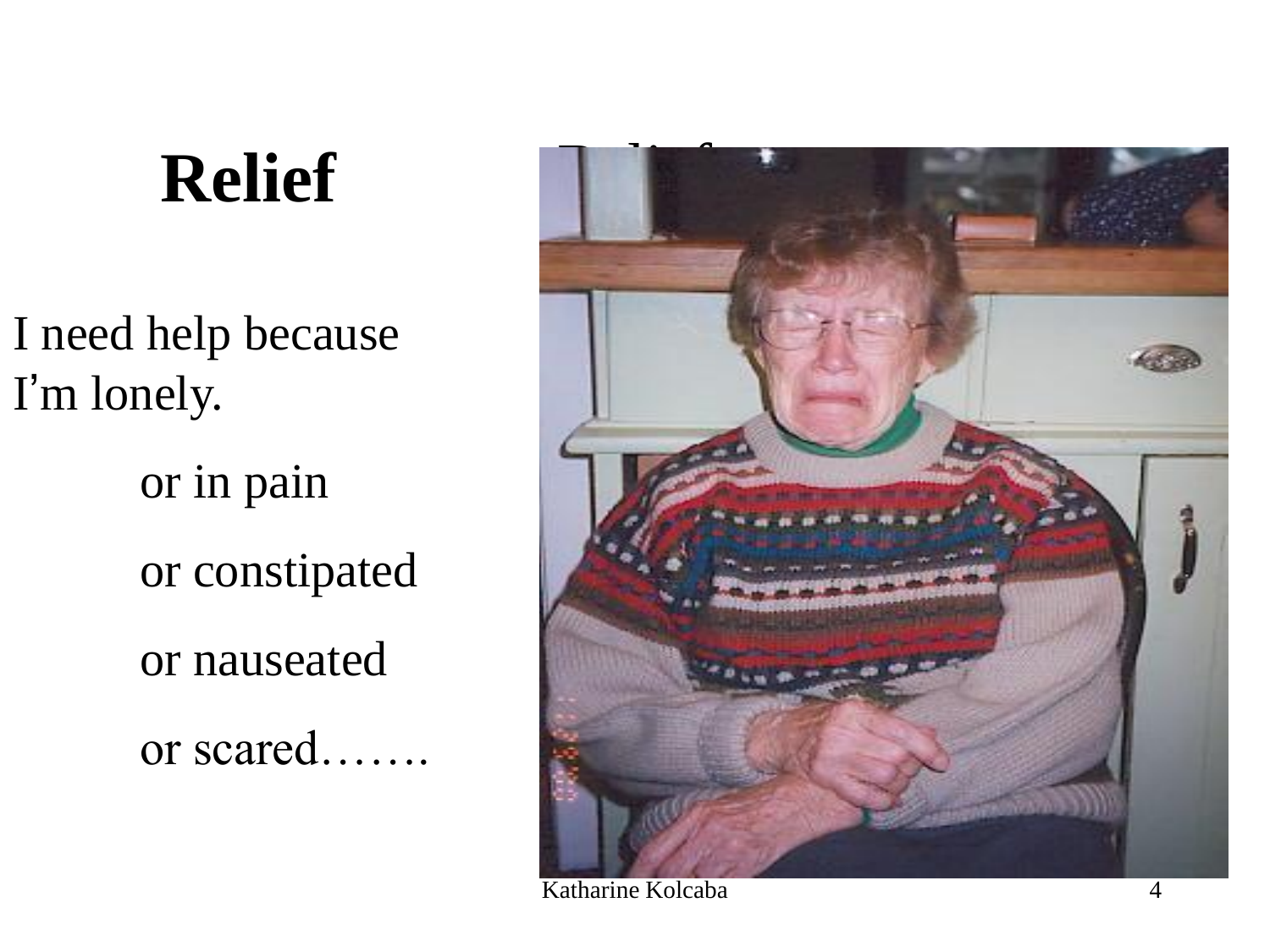### **Ease**



#### I feel totally peaceful.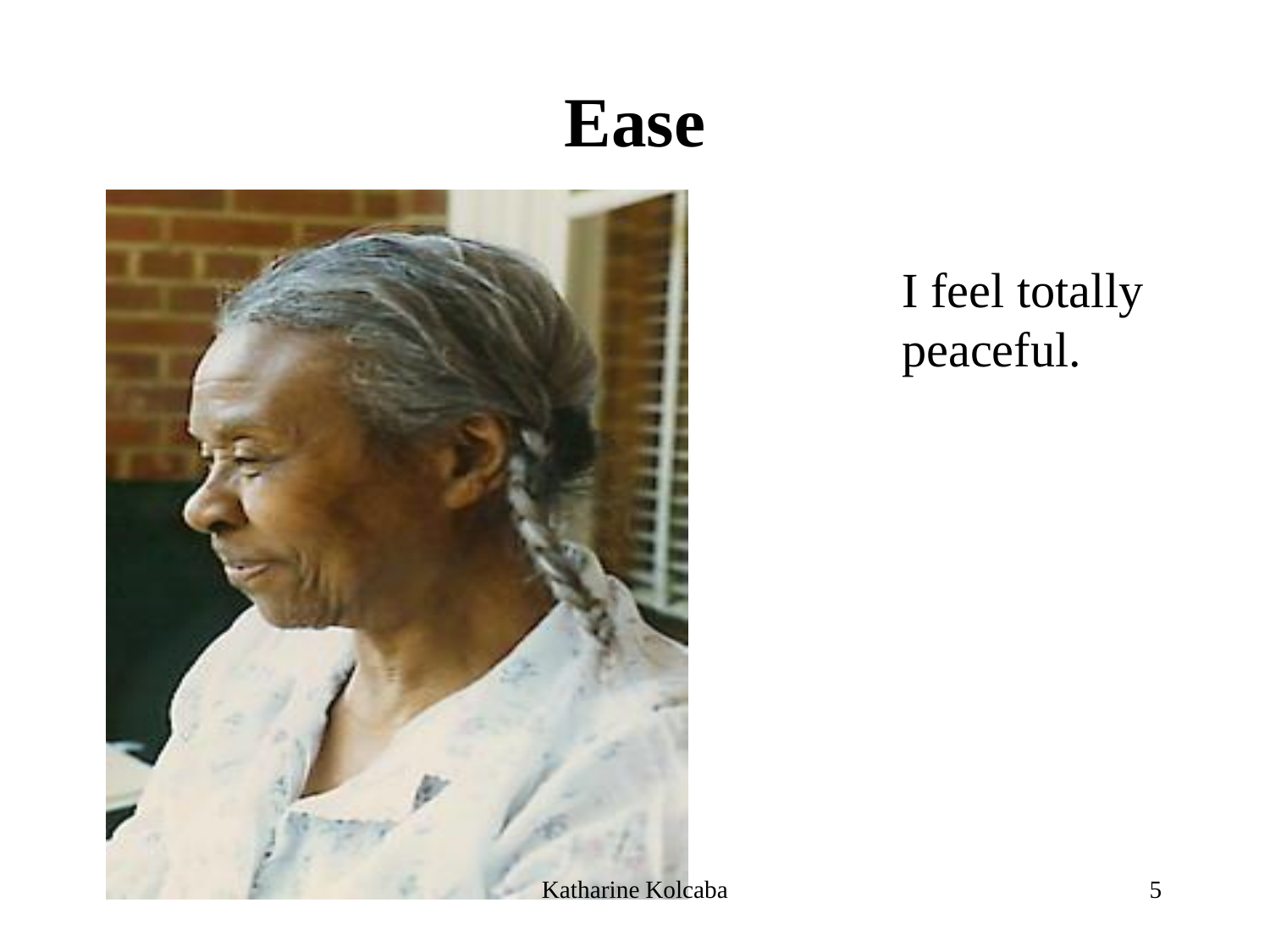### **Transcendence**



I **did** it! (with the help of my coach…)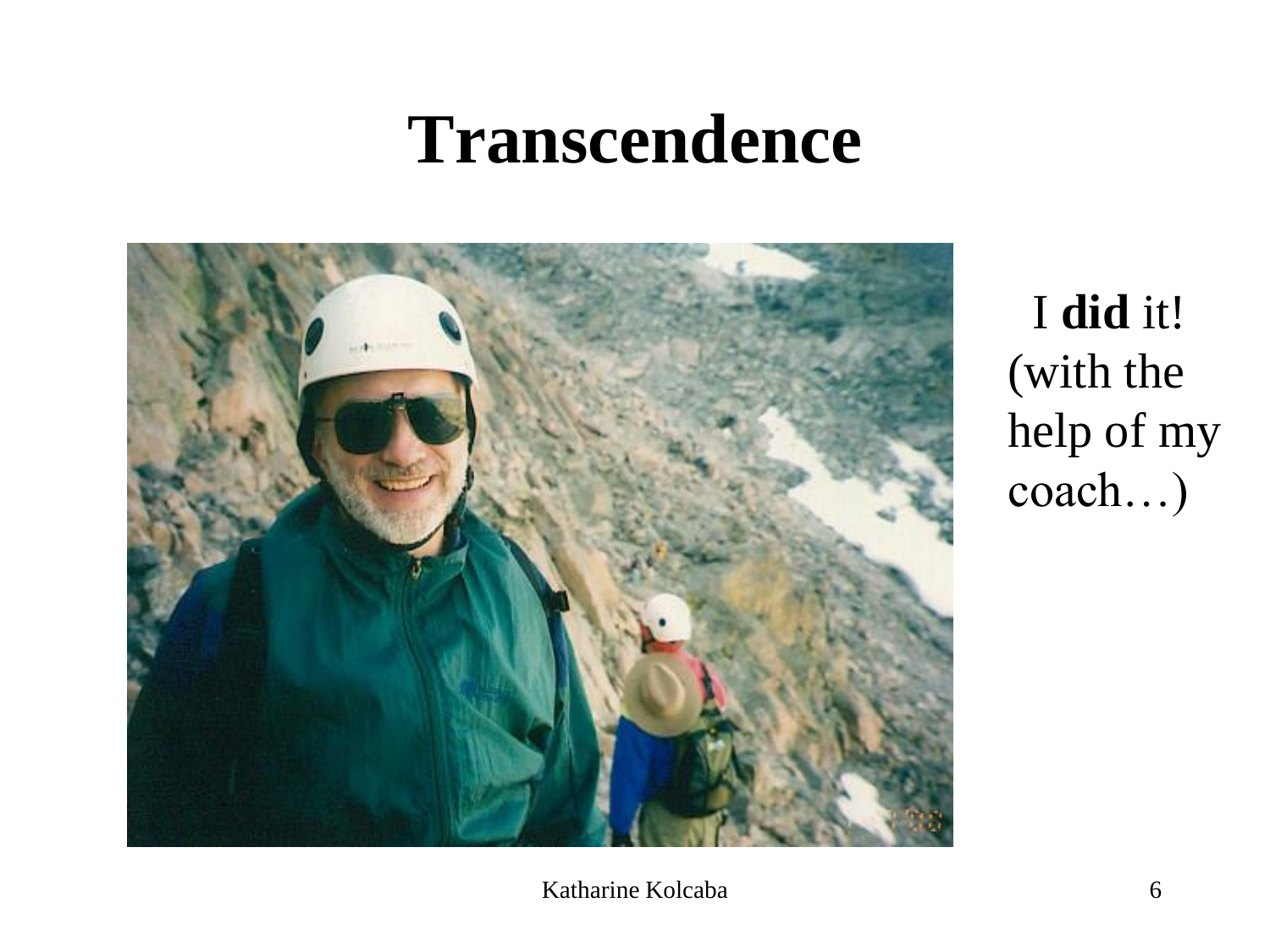## Four recurring themes (contexts):

## **Physical Comfort**

- ◆ Homeostasis, pain relief, symptom management, diagnostic related problems,
	- ◆ Chronic health issues

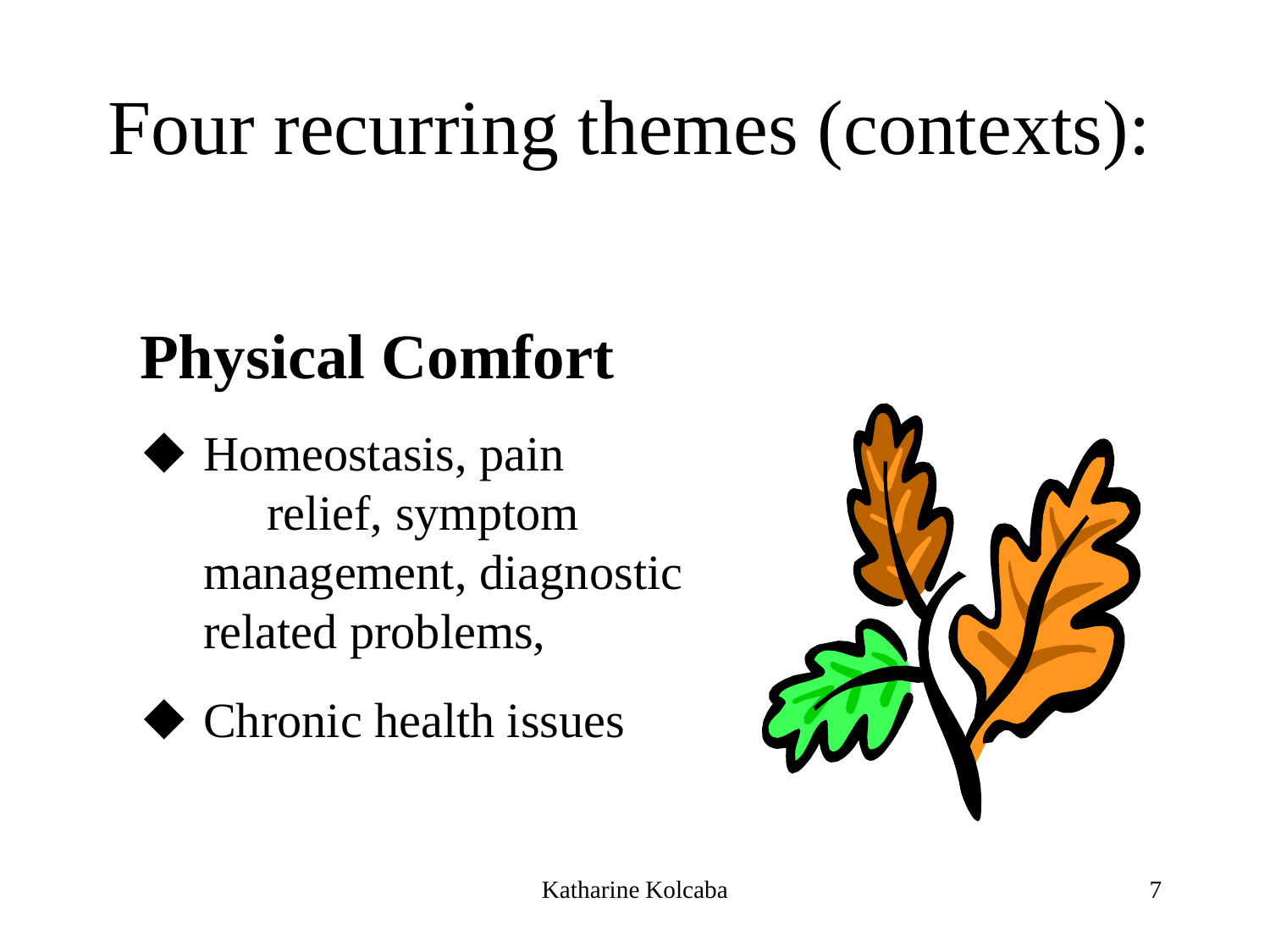#### **Psychospiritual Comfort**

◆Fear, loss of control, family concerns, prognosis, stress, coping strategies, meaning in one's life, afterlife ?, etc.

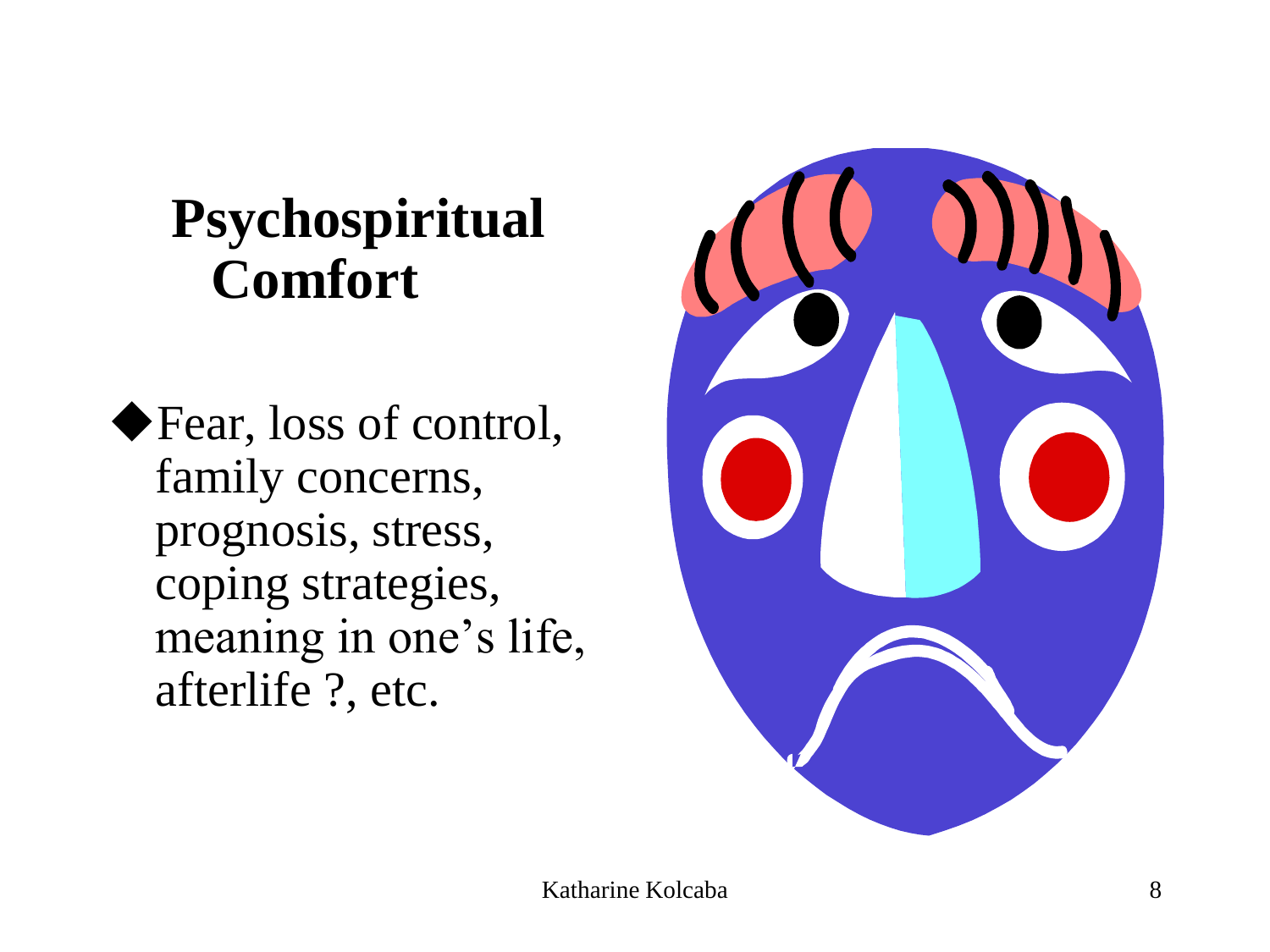## ◆ **Sociocultural Comfort (approach and attitudes of staff, family, friends**

*Financial situation, social support, traditions, language, information wanted, etc.*

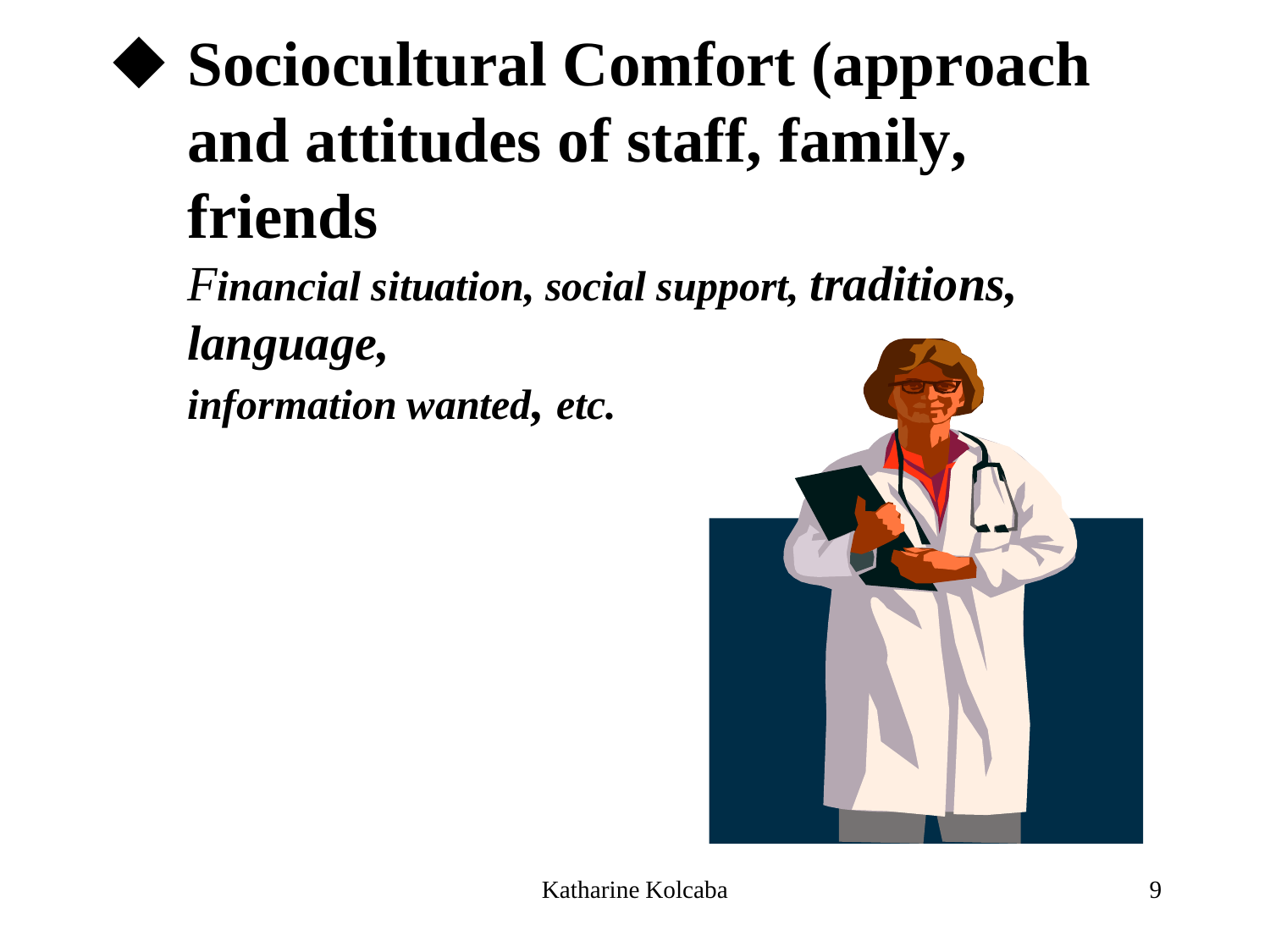### Environmental Comfort



◆Levels of noise, light, calm, tone, color, safety features, sign posts, name visibility,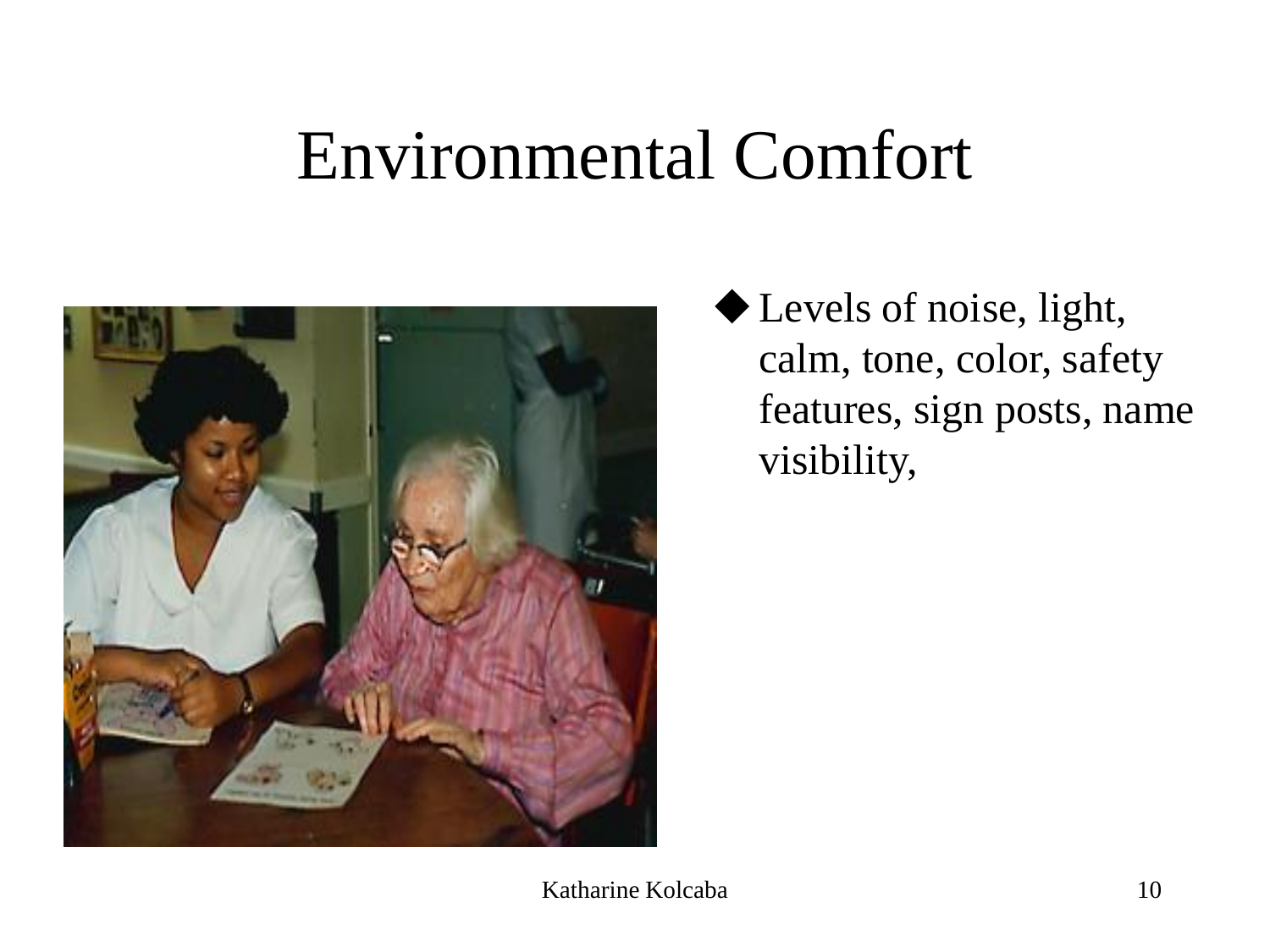#### Definition of Holistic Comfort

|                             | <b>Relief</b> | <b>Ease</b> | <b>Transcendence</b> |
|-----------------------------|---------------|-------------|----------------------|
| <b>Physical</b>             | pain          |             |                      |
| <b>Psycho-</b><br>Spiritual | anxiety       |             |                      |
| Socio-<br><b>Cultural</b>   |               |             |                      |
| <b>Environ</b><br>-mental   |               |             |                      |

Katharine Kolcaba 11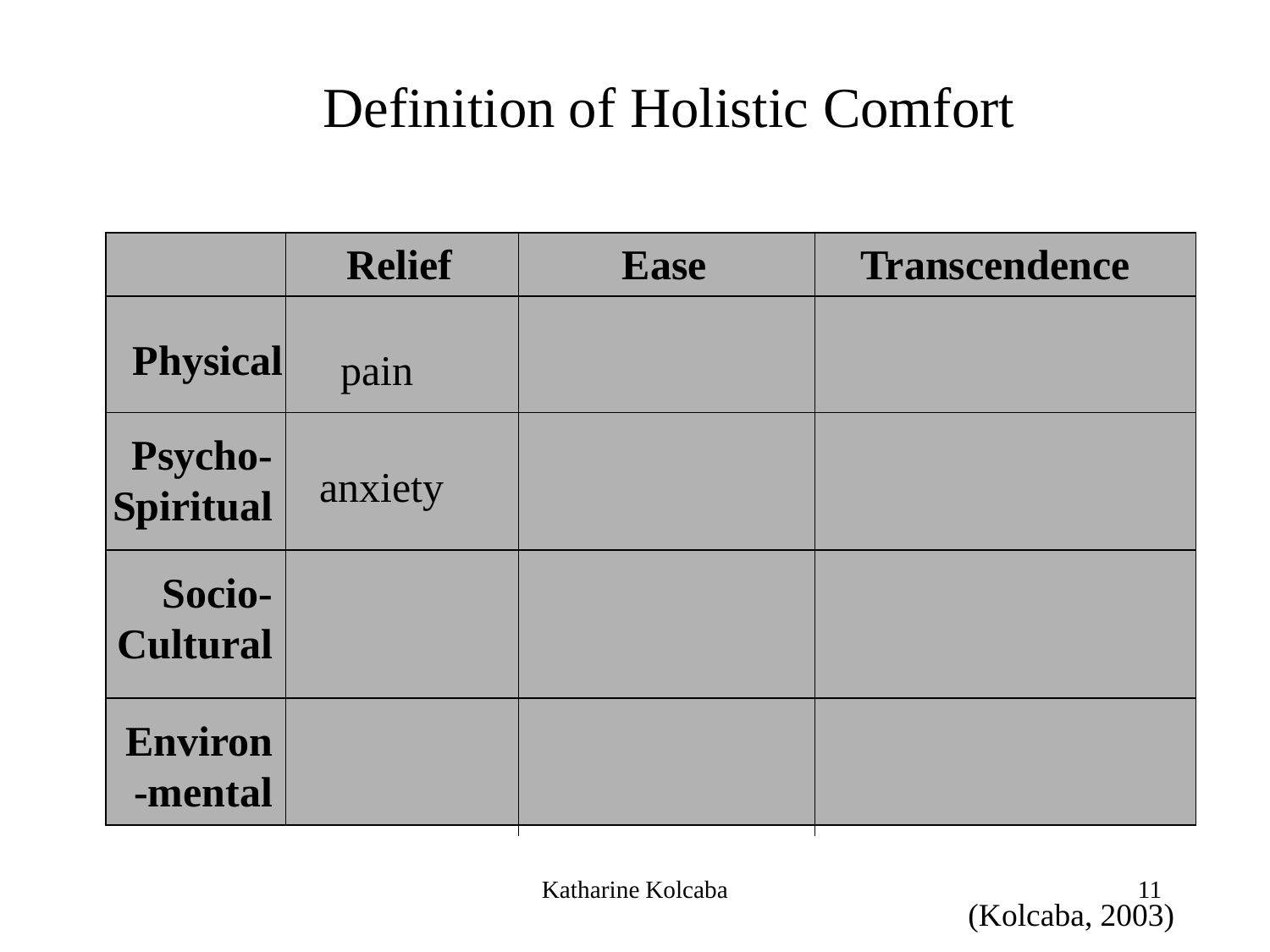### Technical definition of *Comfort (cont)*

- The state of being strengthened when needs for *relief, ease, and transcendence* are met in four contexts of experience: *physical, psychospiritual, sociocultural*, and *environmental*
- Comfort is an umbrella term, under which pain and anxiety fit.
- Nice fit with holistic nursing practice and research!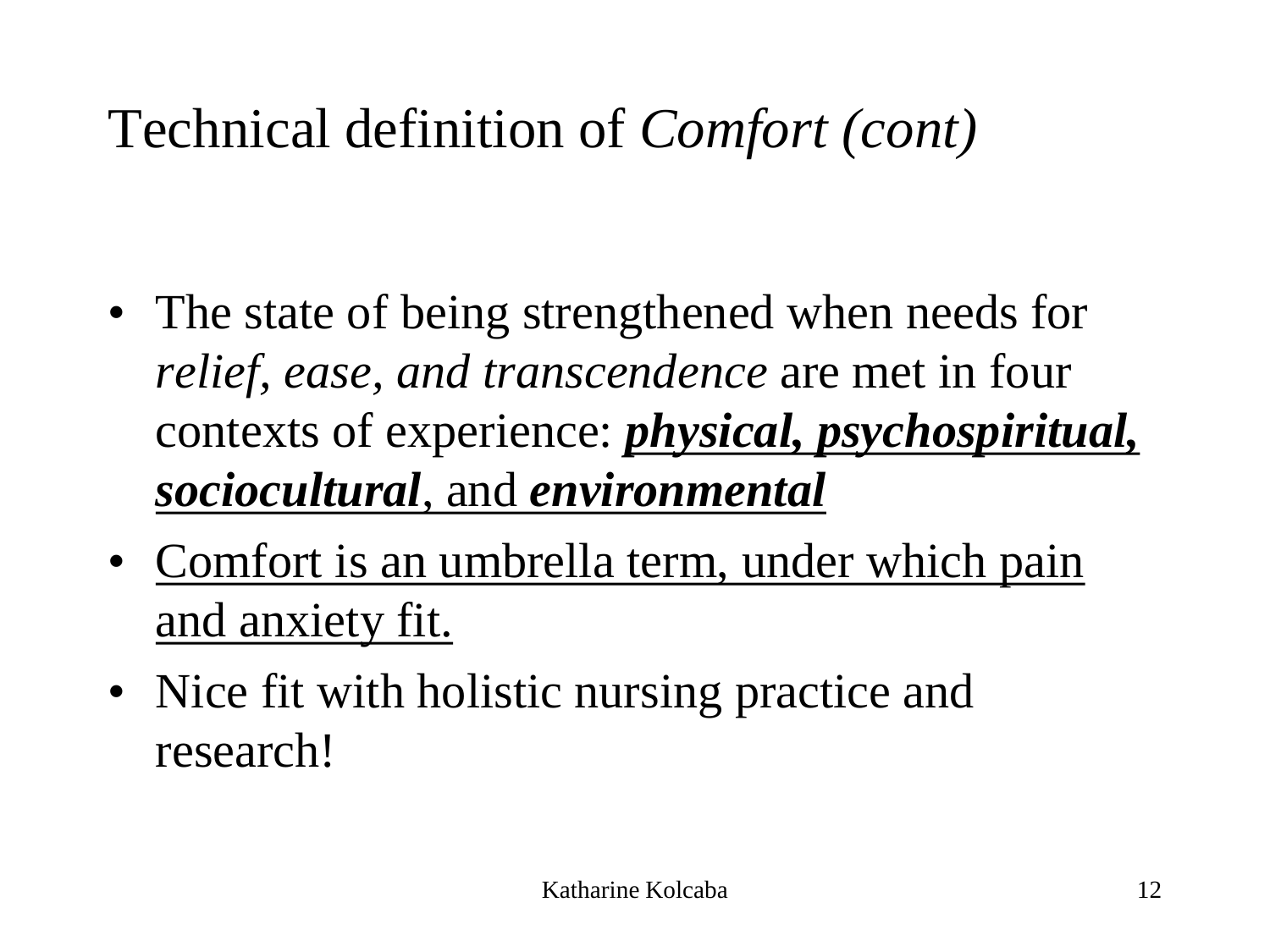# *This is Comfort Theory:*

- Nurses assess unmet comfort needs of patients and/or families
- Nurses design comforting interventions to enhance comfort of patients and/or families
- If intervention is effective, comfort is enhanced
- Enhanced comfort is positively related to engagement in HSBs
	- Comfort is strengthening
- When patients (and families) engage in HSBs, institutions have better outcomes
	- Patient satisfaction, nurse retention, costs down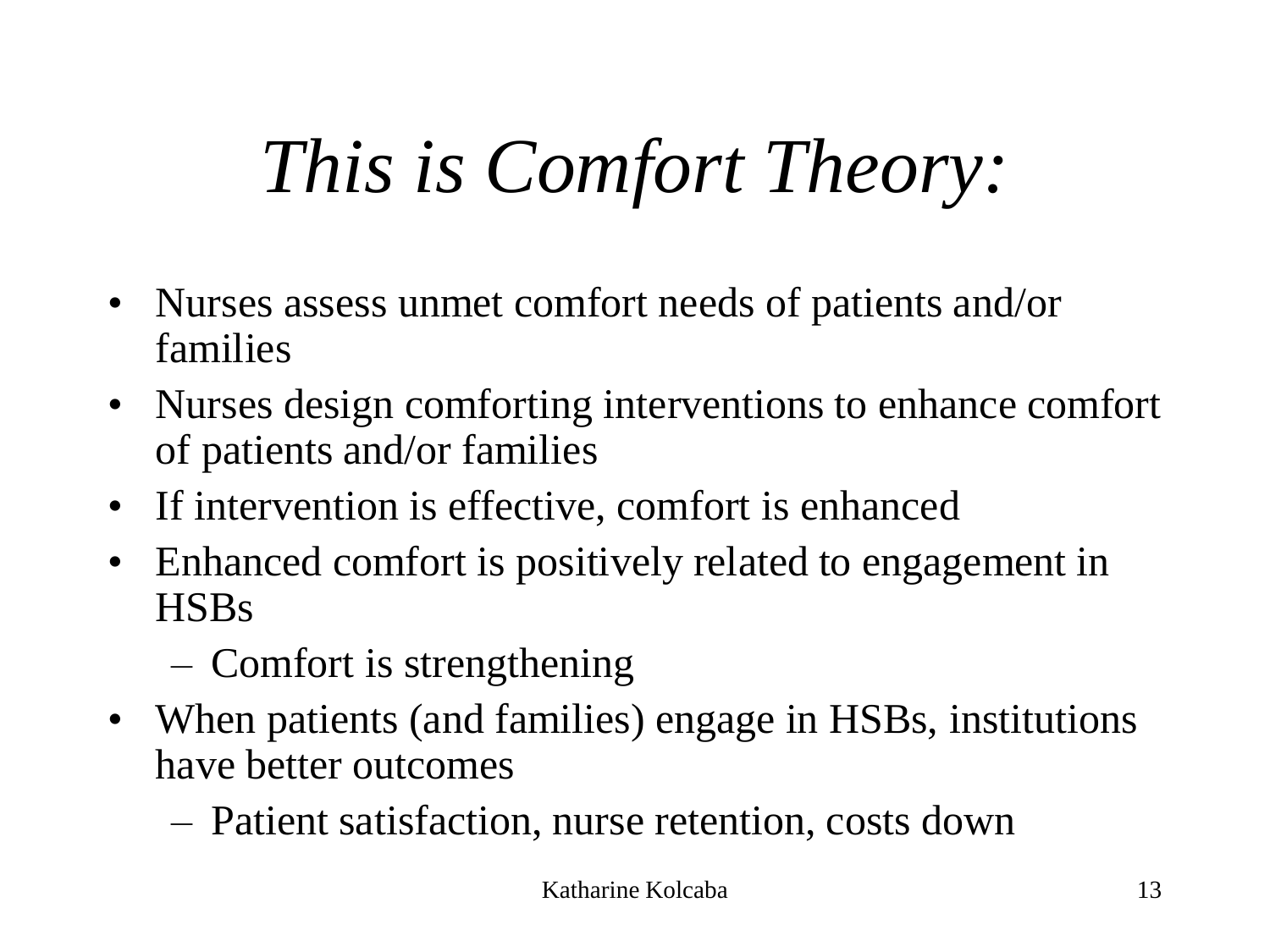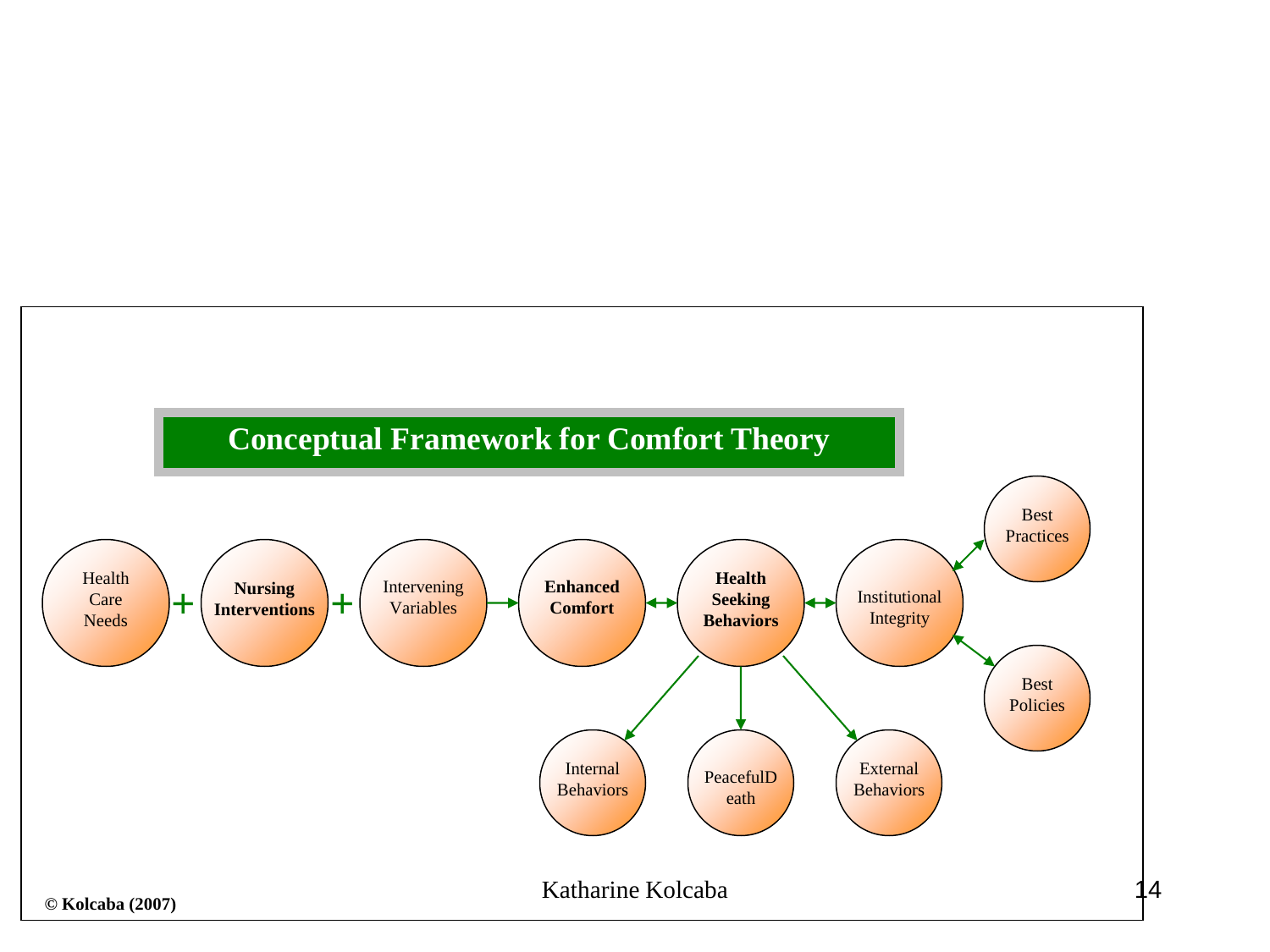### Practical Application (Nursing Process)

- Holistic *assessment* of patients' comfort *needs* – Use grid as a guide
- Holistic *interventions* to meet those needs.

– Use grid as a guide

–

- Measurement of comfort after intervention compared to baseline comfort
	- Evaluation: did my intervention(s) work?
- First part of Comfort Theory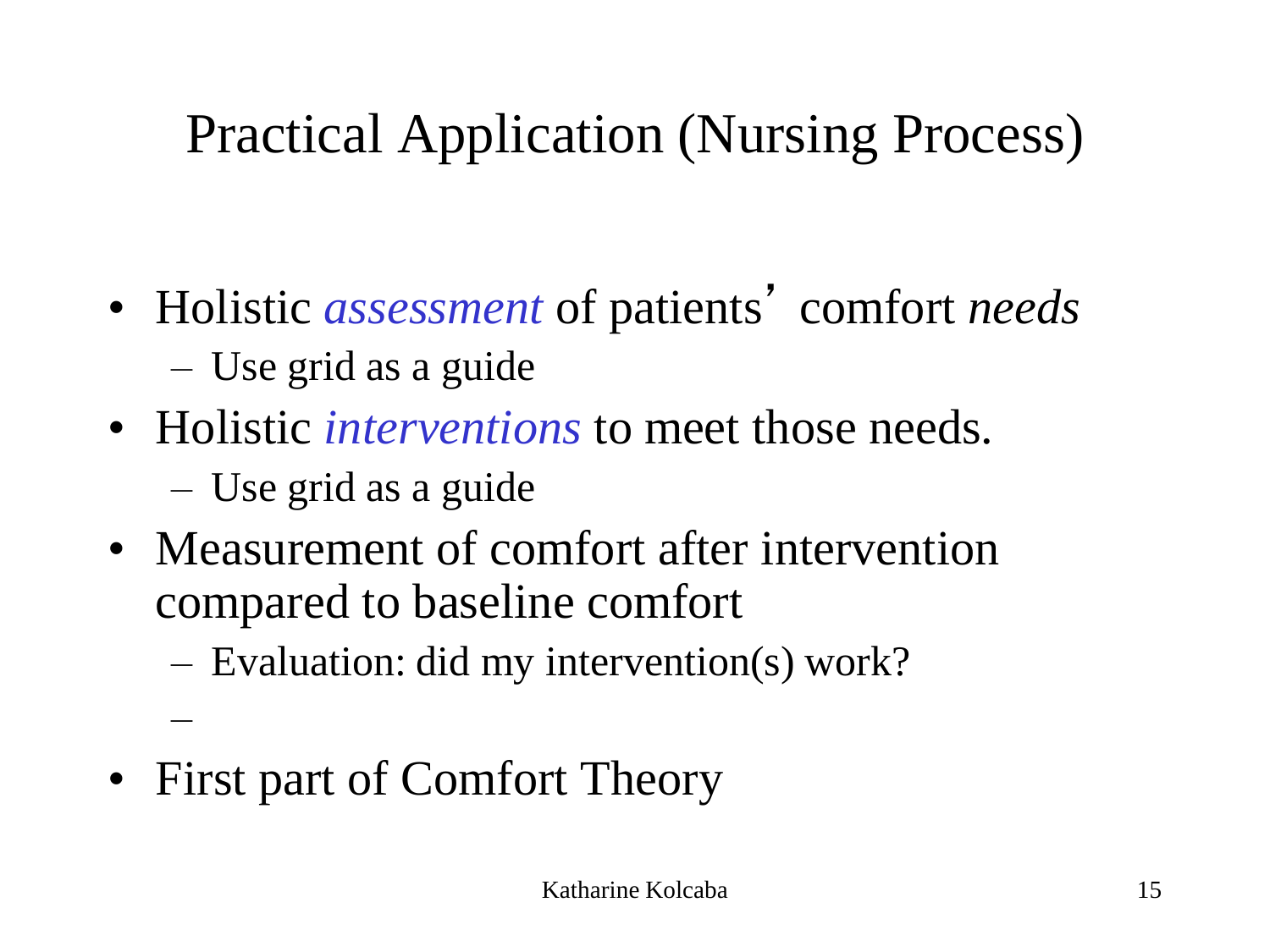### Relationship of *comfort* (holistic outcome) to health seeking behaviors *(HSBs)*

• **Goals of patient, family, with nurse**

External HSBs: e.g. functional status, rehab progress Internal HSBs: e.g. healing, t-cell counts, etc. Peaceful death: perfect for hospice and palliative care

• Second part of Comfort Theory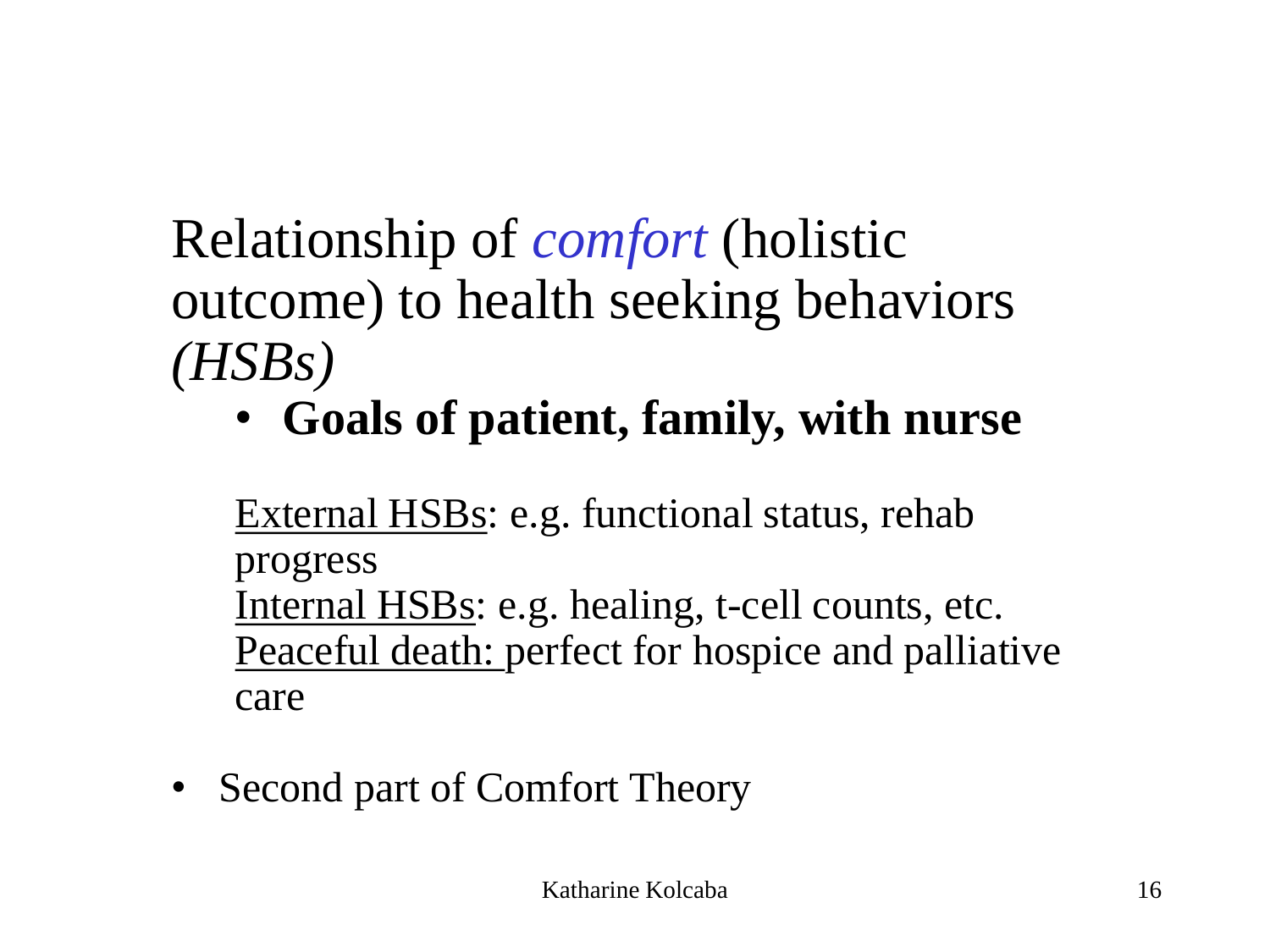## Institutional outcomes:

- How did the intervention(s) affect the institution?
	- Patient satisfaction, cost/benefit analysis, rankings, reputation, morbidity and mortality stats, staff retention and attendance, etc.
- Third part of Comfort Theory